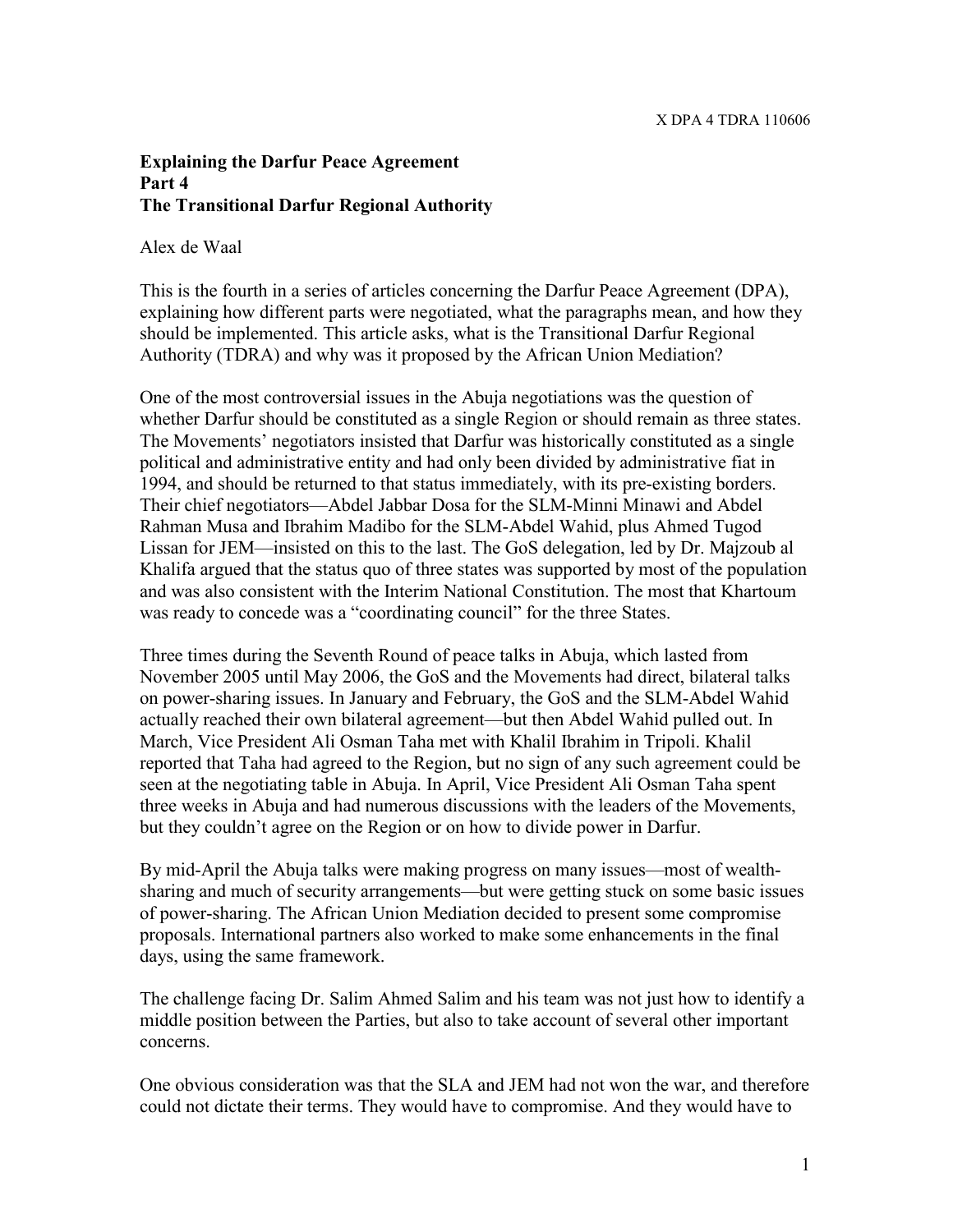accept that the Darfurians who hold posts in the legislature and executive today are indeed Darfurians with equal rights—the Movements could not claim to represent 100% of Darfur and exclude others. The GoS was in a more powerful military and political position, but it had not won either. It would have to concede a significant amount of power to the Movements. After much debate, the Mediators accepted the principle that the National Congress Party should keep a bare majority in whatever government system was agreed for Darfur—as it had done in the Nuba Mountains and Blue Nile in the CPA. It simply wasn't possible for the Movements to negotiate the GoS out of power.

A second consideration was the importance of respecting the spirit of the Naivasha Comprehensive Peace Agreement. This was not just a matter of maintaining the delicate balance the CPA had established between North and South, but also keeping the intact the CPA's principles of democracy and pluralism. The Declaration of Principles for the resolution of the Darfur conflict, signed in June 2005, had already specified that any agreement reached in Abuja would be incorporated into the Interim National Constitution. But that was not an invitation to ride roughshod over the provisions of the INC. The reasons for this included the fact that the CPA and INC have far-reaching provisions for the democratic transformation of Sudan, including free elections to be held in 2009. The Mediators reasoned that the DPA should enable Darfurians to become a full part of Sudan's national process of democratic transformation. The DPA should not set Darfurians apart from that democratic process. And a central part of that democratic transformation should be the chance for Darfurians to choose their type of state or regional government.

The CPA also gives official status to the many different languages of Sudan, meaning that this did not need to be negotiated in Abuja. It initiates a process of changing Sudan's security institutions into smaller, non-partisan, professional institutions. It provides mechanisms for the devolution of power. For these reasons and others, the CPA is an asset to the people of Darfur and not an obstacle to them, and the achievement of peace in Darfur—which also means the fuller participation of Darfurians in national political life—should become a means of ensuring the more faithful and rapid implementation of the CPA.

A third consideration was practicality. Darfur is ravaged, half of its people driven from their homes, facing a huge task of reconstruction and reconciliation before normal life can begin again. In these circumstances, it is better to build on what exists—the existing states administration—rather than destroying it, and better not to create any conflicts that do not already exist. For this reason, the Mediation preferred to propose to keep intact what is already there for state and local government, and establish new institutions for the specific tasks of implementing the DPA.

A fourth principle was that whatever was agreed in Abuja was purely interim. Sudan as a whole is in an interim phase—a transition from war to peace, from authoritarianism to democracy, from humanitarian relief to social and economic development. Anything agreed at Abuja would only last until elections were held across the nation. And the country as a whole faces the challenge of adopting a permanent constitution following the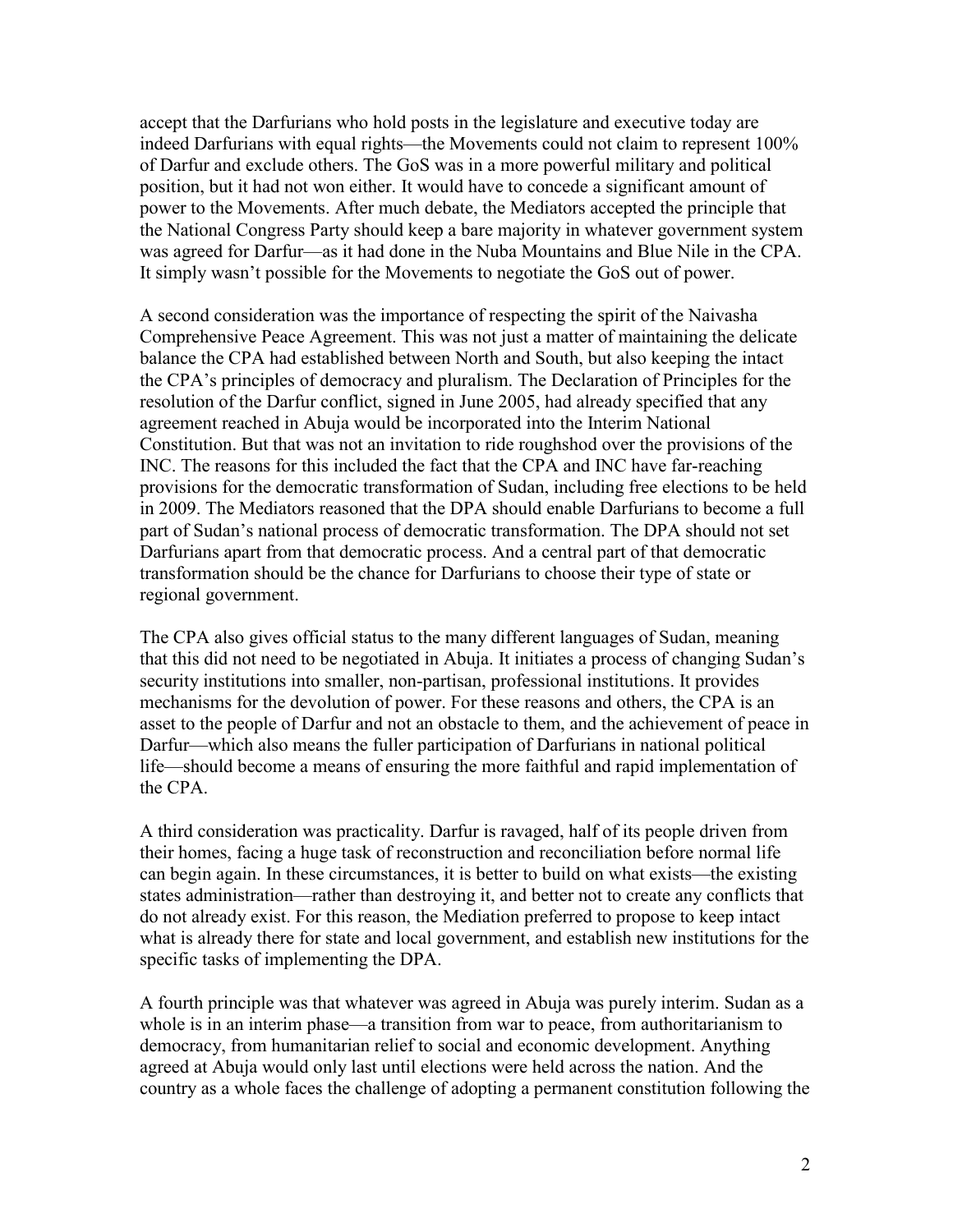2011 Southern referendum on self-determination. What was at stake in Abuja was not Darfur's permanent status, or a permanent division of power between the parties, but purely an interim arrangement for the next few years.

Most of the provisions for security arrangements and wealth sharing arose directly from the discussions held between the GoS and Movements' negotiators. This was not possible for the power-sharing chapter. Instead, the Mediators based their proposals on the principles outlined, and above all on the principle of democratic transition.

What the GoS and Movement negotiators did agree on was the importance of democracy and free elections according to the timetable of the INC. It was only logical to extend the democratic principle to the concept of the Region—to allow the people to decide. And in their bilateral negotiations in January and February, the GoS and Abdel Wahid had explored the idea of a transitional or interim administrative authority for Darfur. From this, the Mediation developed the idea of the TDRA. It has important powers, a large budget, deals with the most important issues facing Darfurians today, and lasts until there is a referendum on whether Darfur should have a permanent Region or not.

Because the TDRA is transitional, this gave the Mediators scope for proposing more power for the Movements. According to the principle that the Movements could not negotiate the GoS out of power, any fully-fledged Region would have had to be controlled by the NCP. But the TDRA can be controlled by people chosen by the Movements. Each of the bodies that collectively make up the TDRA is to be headed by someone chosen by the Movements. And the TDRA itself is chaired by the Senior Assistant to the President, the fourth most senior individual in the Presidency, who has more extensive competencies than even the Vice President.

Paragraph 50 of the DPA spells out the composition of the TDRA. As well as the Senior Assistant to the President and the Governors of the three Darfur States, it includes:

- Head of the Darfur Rehabilitation and Resettlement Commission, the body that will oversee the social and economic reconstruction of Darfur;
- Head of the Darfur Reconstruction and Development Fund, which will dispense the funds made available by the central government and international donors for reconstruction and development;
- Head of the state Land Commission, which will oversee the resolution of disputes over land tenure;
- Head of the Darfur Security Arrangements Implementation Commission, which has wide-ranging powers and competencies over disarmament and demobilization, the restructuring of security institutions, integration of former combatants, and a host of other security-related tasks;
- Chairperson of the Darfur Peace and Reconciliation Council, an institution which will be established at the Darfur-Darfur Dialogue and Reconciliation;
- Head of the Darfur Compensation Commission, which will oversee the process of making compensation awards and disbursing the monies in the Compensation Fund.